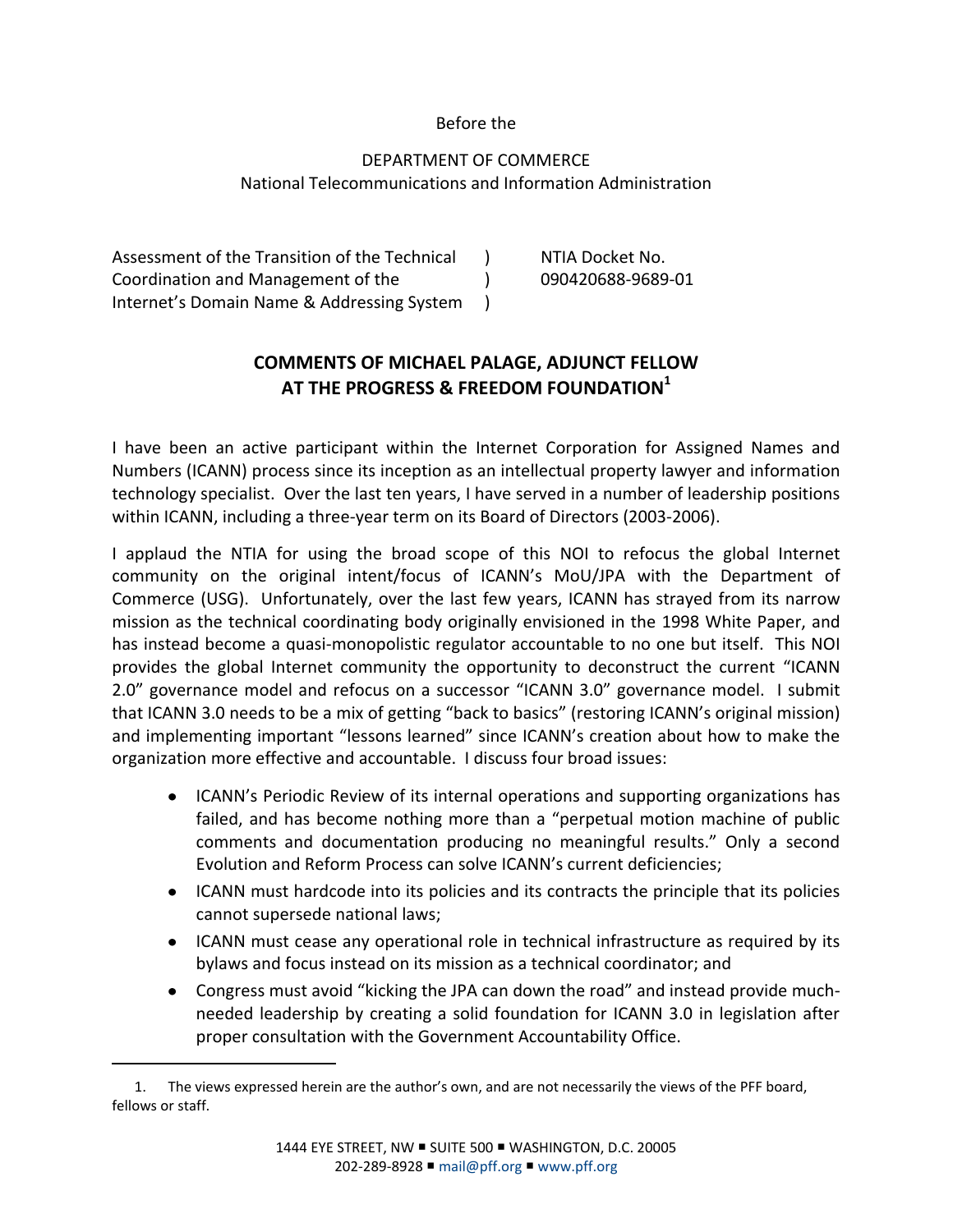## **ICANN's Previous Evolution & Reform Process**

In 2002-2003, ICANN conducted an extensive "Evolution & Reform" process, whereby the broader Internet community engaged in constructive, if heated, debate, on the future evolution of ICANN.<sup>2</sup> This process resulted in substantive changes (creating ICANN 2.0), including a reduction in the size of the ICANN Board; the addition of new bodies such as the Country Code Name Supporting Organization (ccNSO) and the At Large Advisory Committee (ALAC); the removal of one of the original Supporting Organizations, the Protocol Supporting Organization (PSO); and a host of other substantive changes.

Also incorporated into the amended bylaws of ICANN 2.0 was a provision that called for the periodic review of the various organizations within the ICANN structure. While a few organizations were specifically required to be reviewed, the ICANN Board was left free to designate the review of any organization within ICANN's complicated structure. ICANN has repeatedly cited its use of this discretionary review mechanism as proof that it has completed the necessary steps to ensure its future evolution in a predictable fashion—and to free the organization of its obligations under the MoU/JPA. In fact, Paul Twomey, ICANN's President and CEO, recently touted this process as "built into the DNA of ICANN as an institution" and as superior to other international entities—particularly ones founded by treaties because they are "products of their time and to change them over time becomes very difficult. Both because of founding constitutional instruments and also because the deal is done at a certain stage this it is hard to change the power structure."<sup>3</sup>

### **A. The Ineffectiveness of ICANN's Periodic Review**

The principle of the periodic three year review incorporated into ICANN's bylaws as part of the Evolution and Reform process sounds ideal in principle, but in practice, it has been largely ineffective. Instead of providing for an evolving ICANN structure, these periodic three year reviews have proven nothing more than a perpetual motion machine of public comments and documentation producing no meaningful structural or operational changes.

Nothing more clearly illustrates ICANN's inability to implement the Periodic Review process in a timely fashion than its failure to comply with Article IV Section 4 of the ICANN Bylaws:

<span id="page-1-0"></span>The first of such [Independent Reviews], to be initiated no later than 15 December 2003 and to be completed in time for Board consideration at ICANN's annual meeting in 2004, shall be of the GNSO Council and the ICANN Root Server System Advisory Committee. The second of such reviews, to be initiated no later than 15 November 2004 and to be completed in time for Board consideration at ICANN's annual meeting in 2005, shall be of the ccNSO, the ccNSO Council, and such other organizations as the Board may designate.<sup>4</sup>

<sup>2.</sup> *See* Committee on ICANN Evolution and Reform, [www.icann.org/en/committees/evol-reform/.](http://www.icann.org/en/committees/evol-reform/)

<sup>3.</sup> Interview with Paul Twomey, *On The Record with Paul Twomey of ICANN*, San Francisco Chronicle, May 9, 2009, [www.sfgate.com/cgi-bin/blogs/chroncast/detail?entry\\_id=39589](http://www.sfgate.com/cgi-bin/blogs/chroncast/detail?entry_id=39589) (5:30 time marker -65:10).

<sup>4.</sup> Bylaws of ICANN, last amended March 20, 2009, Article IV, Sec. 3, at <http://www.icann.org/en/general/bylaws.htm> [hereinafter *ICANN Bylaws*].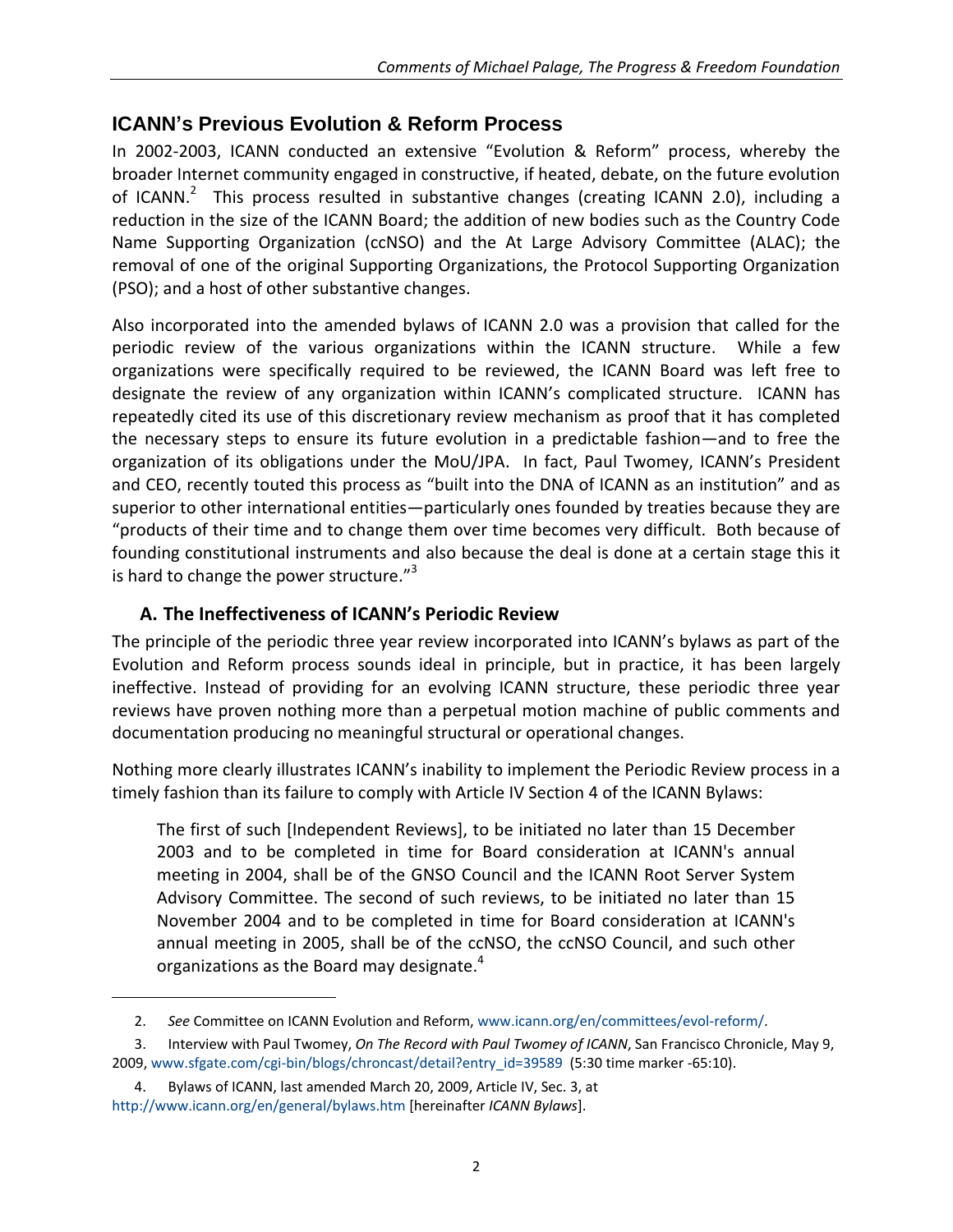The first Independent Review process of an ICANN supporting organization conducted under this provision was indeed that of the Generic Names Supporting Organization (GNSO) Council. But this review was not initiated until mid-October 2004, nearly one year later than required by the bylaws.<sup>5</sup> This report was completed and posted for public comment in December 2004.<sup>6</sup> However, the ICANN Board never took any specific action on the report, instead launching a new review of the entire GNSO structure during its Luxemburg regional meeting in July 2005.

That review and implementation process will soon be entering its fourth year. (This is not a "process" but a saga!) While the most recent target for completion was ICANN Board's 2009 annual meeting, there are growing signs that this goal will also not be met. These protracted and serious delays involving just one of ICANN's many Supporting Organizations demonstrate the shortcomings of the Periodic Review process to date.

Further proof of ICANN's failure to comply with its own bylaws is evidenced by its failure even to *commence* a review of the ccNSO, which the ICANN Bylaws required ICANN to initiate by November 15, 2004 and complete by December 4, 2005. On December 8, 2006—*two years* after the initiation of the ccNSO review was required by the bylaws—the ICANN Board finally approved a resolution stating that the ccNSO review would commence by July 2008 (2.5 years late). $8$  Unsurprisingly, ICANN also missed that deadline, and has now simply stated that the ccNSO review "will commence in the near future." $9$ 

A timely independent review of the ccNSO's structure and operation is critical given financial documents recently released by ICANN showing a \$7.4 million difference between the cost of services provided to the ccNSO, and the revenue collected by ICANN from it. Specifically, the ICANN Expenditure Analysis by Stakeholder Interest Area shows a \$9 million outlay for ccNSO support in fiscal year budget 2010. $^{10}$  However, ICANN's proposed 2010 budget (yet to be approved) projects only \$1.6 million in revenue from the ccNSO—a 30% *reduction* from the 2009 budget.<sup>11</sup> This substantial subsidy of ccNSO operations from gTLD revenues is a growing concern and appears to conflict with the 2000 GAO Report's statement that ICANN was required to operate on a cost recovery basis for the services it provides.<sup>12</sup>

- 10. *See* ICANN Expenditure Analysis: by Stakeholder Interest Area, May 2009, at 8, www.icann.org/en/financials/eag-analysis-29may09-en.pdf.
- 11. *See* Draft FY10 Operating Plan and Budget, May 17, 2009, at 15[, www.icann.org/en/financials/proposed](http://www.icann.org/en/financials/proposed-opplan-budget-v1-fy10-17may09-en.pdf)[opplan-budget-v1-fy10-17may09-en.pdf.](http://www.icann.org/en/financials/proposed-opplan-budget-v1-fy10-17may09-en.pdf)
- 12. *See* Government Accountability Office, *Department of Commerce: Relationship with the Internet Corporation for Assigned Names and* Numbers, July 7, 2000[, www.gao.gov/new.items/og00033r.pdf.](http://www.gao.gov/new.items/og00033r.pdf)

<sup>5.</sup> Special Meeting of the Board Minutes, Oct. 18, 2004, [www.icann.org/en/minutes/minutes-18oct04.htm.](http://www.icann.org/en/minutes/minutes-18oct04.htm)

<sup>6.</sup> *See* Independent GNSO Council Review[, http://gnso.icann.org/announcements/announcement-](http://gnso.icann.org/announcements/announcement-22dec04.htm)[22dec04.htm.](http://gnso.icann.org/announcements/announcement-22dec04.htm)

<sup>7.</sup> *See* ICANN Board Meeting, Luxembourg Approved Resolutions*,* July 15, 2005, [www.icann.org/en/minutes/resolutions-15jul05.htm.](http://www.icann.org/en/minutes/resolutions-15jul05.htm)

<sup>8.</sup> *See* Regular Meeting of the Board Minutes, Dec. 8,2006, [www.icann.org/en/minutes/minutes-](http://www.icann.org/en/minutes/minutes-08dec06.htm)[08dec06.htm.](http://www.icann.org/en/minutes/minutes-08dec06.htm)

<sup>9.</sup> ICANN Organizational Reviews, Mar. 20, 2009, [www.icann.org/en/reviews/.](http://www.icann.org/en/reviews/)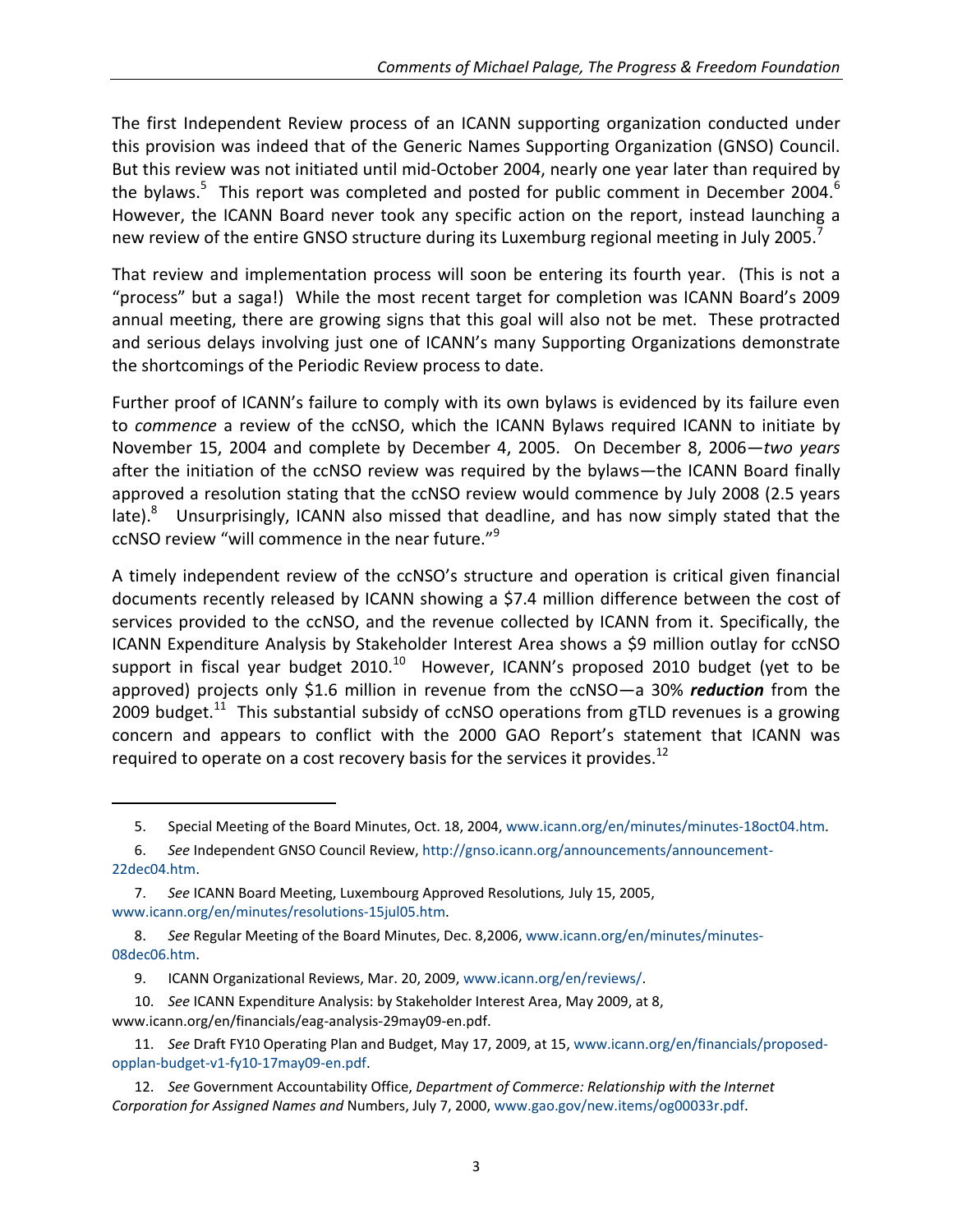The fact that statistics continue to show a growing ccTLD domain name market in direct competition with gTLD domain names is additional cause for concern, particularly since ICANN has failed to conduct the "full market" study that Paul Twomey represented to the community would be undertaken during the ICANN Annual meeting in 2006.<sup>13</sup> Even ICANN's own economic expert, Dennis Carlton, has stated that this promised full market analysis would be an "interesting question deserving of analysis." $14$  But it appears that we will have to continue waiting—a delay of nearly *three years*, which just so happens to be on par with the delay of the ccNSO Independent Review.

To summarize, ICANN has commenced five reviews over the last six and half years involving the following organizational bodies: the Generic Names Supporting Organization (GNSO); the Nominating Committee; the At-Large Advisory Committee (ALAC); DNS Root Server Advisory Committee; and the Security and Stability Advisory Committee (SSAC). While there have been plenty of reports and public comment periods, ICANN has made few, if any, substantive changes in response. This calls into question the efficacy of the entire periodic review process.

Pure common sense demands that, before setting ICANN free of its obligations under the MoU/JPA, the USG must ensure that deliverables demanded by these Periodic Review processes are actually being delivered. Instead, in ICANN's haste to escape the JPA, the organization points to its completed reports and subsequent public comments and declares "*Mission Accomplished!*" without having fully implemented the changes recommended in those reports. As the old saying goes: Actions speak louder than words, and unfortunately there have been too many words and too little action in this process.

ICANN will likely, and predictably, respond by pointing to the recent appointment in October 2008 of Marco Lorenzo as Director of Organizational Reviews, and further claim that the absence of such a director explains ICANN's failure to timely implement the outcomes of past reviews, and that he will address these past failures in the "near foreseeable future." Lorenzo does, indeed, appear to be doing a good job trying to get this "Periodic Review" ship righted and headed in the proper direction. But ICANN has long explained its failures by claiming that it lacked the staff and resources to do better. ICANN's "The Dog Ate My Homework" story is simply no longer credible, since ICANN has now been operated with an annual budget in excess of \$24 million year and a staff of over fifty (counting consultants) since 2006.

### **B. A Second ICANN Evolution and Reform Process is Needed**

 $\overline{a}$ 

A substantive debate among the global Internet community about the future evolution and reform of ICANN is long overdue, and the current periodic three year review process is an inadequate mechanism to address the serious issues that have arisen over the past six years. During this time, ICANN has transformed itself from a humble technical coordinating body with an annual budget of approximately \$8 million into a quasi-monopolistic regulator with an

<sup>13.</sup> ICANN Meetings in São Paulo, Brazil, Dec. 8, 2006[, www.icann.org/en/meetings/saopaulo/captioning](http://www.icann.org/en/meetings/saopaulo/captioning-board-old-08dec06.htm)[board-old-08dec06.htm.](http://www.icann.org/en/meetings/saopaulo/captioning-board-old-08dec06.htm)

<sup>14.</sup> Report of Dennis Carlton Regarding ICANN's Proposed Mechanism for Introducing New gTLDs, June 5, 2009, [www.icann.org/en/topics/new-gtlds/carlton-re-proposed-mechanism-05jun09-en.pdf.](http://www.icann.org/en/topics/new-gtlds/carlton-re-proposed-mechanism-05jun09-en.pdf)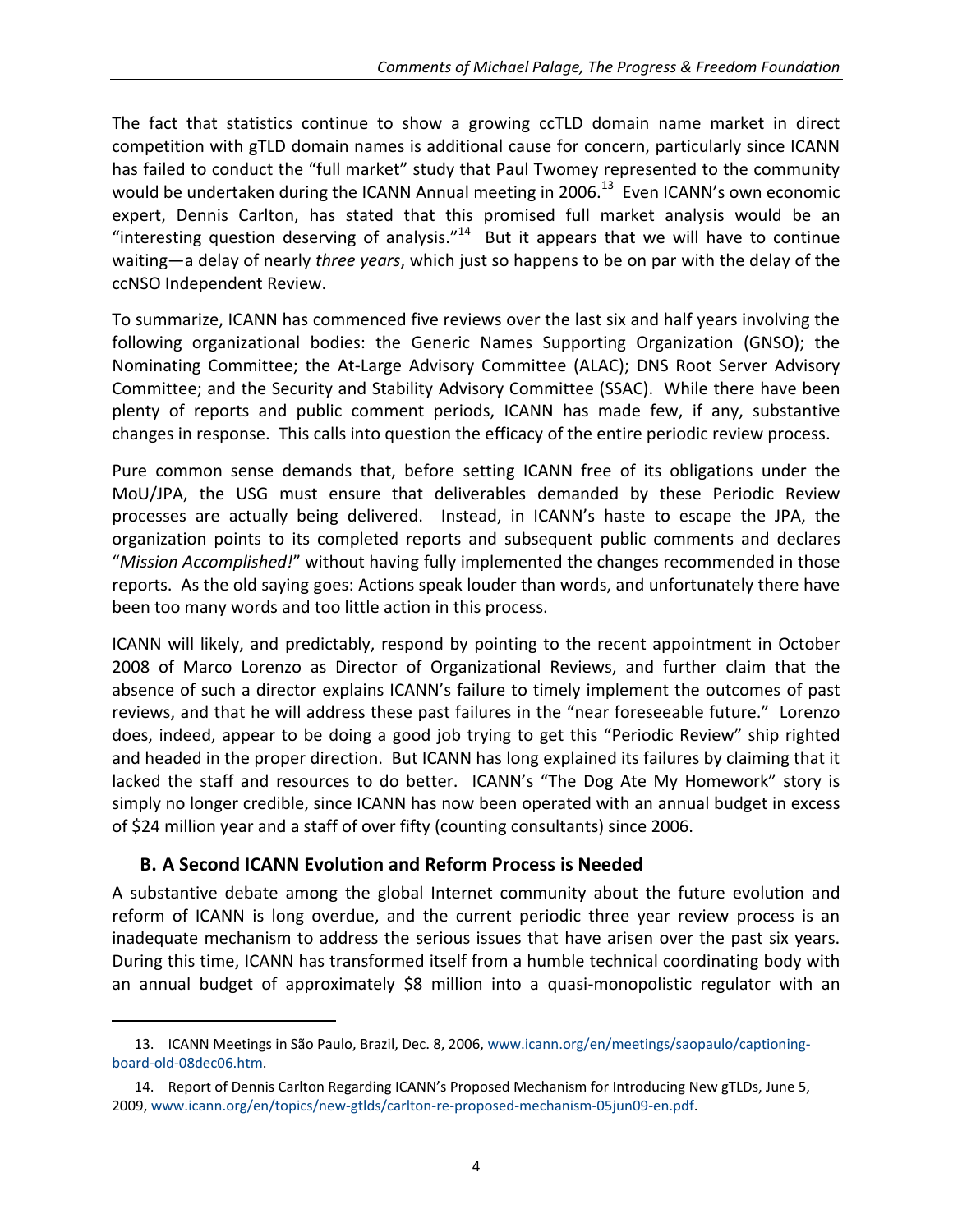annual budget likely to exceed \$100 million in the next few years. The ICANN Board needs to address the growing lack of confidence among the broader Internet community created by ICANN's broken promises, particularly among those ICANN stakeholders that have been doing some of the heaviest lifting in this area before there even was an ICANN.

In fact, conducting a second "Evolution and Reform" process is probably the best way for ICANN's incoming CEO to learn the dynamics of the organization and to bring their organization and leadership skills to bear on the serious challenges facing ICANN.

# **ICANN's Policies & Contracts Cannot Supersede National Laws**

One of the major obstacles impeding broader recognition of ICANN's technical coordinating function within the broader Internet community is the political optics of ICANN having the ability to impose policies upon TLD operators that potentially conflict with the laws of the country in which they operate. The simplest way to address this situation is to hard-code into the ICANN Bylaws and all TLD agreements an unequivocal provision that ICANN's policies may not supersede national law. In fact, such a provision would merely render unambiguous ICANN's existing obligation, under its Articles of Incorporation, to operate "in conformity with relevant principles of international law and applicable international conventions and local  $law."$ <sup>15</sup>

<span id="page-4-0"></span>The NTIA need look no further than the comments of SWITCH, the Swiss Academic Network, on the NTIA's NOI. As the registry operator of the .CH (Switzerland) and .LI (Liechtenstein) ccTLDs, SWITCH declared that:

From a legal standpoint it is difficult for us to participate in ICANN: On one hand we have to abide by Swiss national law and on the other by contractually enforced international standards set by ICANN. In case of conflict we have to quit any participation in ICANN.<sup>16</sup>

With regard to the potential optics of ICANN's policy regulatory authority exceeding its stated narrow technical mandate, SWITCH also stated that:

ICANN has become over the years a "Shadow Internet Government"; a private body in California [sic] is neither prepared nor capable to perform such powerful activities. 17

ICANN has generally avoided policy development in the area of ccTLDs, in part because of the ccTLD registries' strong belief that they "should be operated at a local level, to meet the needs of the local Internet community within the framework of the relevant laws and regulations as

<sup>15.</sup> Articles of Incorporation of ICANN, last revised Nov. 21, 1998[, www.icann.org/en/general/articles.htm](http://www.icann.org/en/general/articles.htm) [hereinafter *ICANN Articles*].

<sup>16.</sup> Comments of SWITCH NTIA on Notice of Inquiry regarding expiration of JPA with ICANN and DoC, June 2, 2009, [www.ntia.doc.gov/comments/2009/dnstransition/010.pdf.](http://www.ntia.doc.gov/comments/2009/dnstransition/010.pdf)

<sup>17.</sup> *Id*.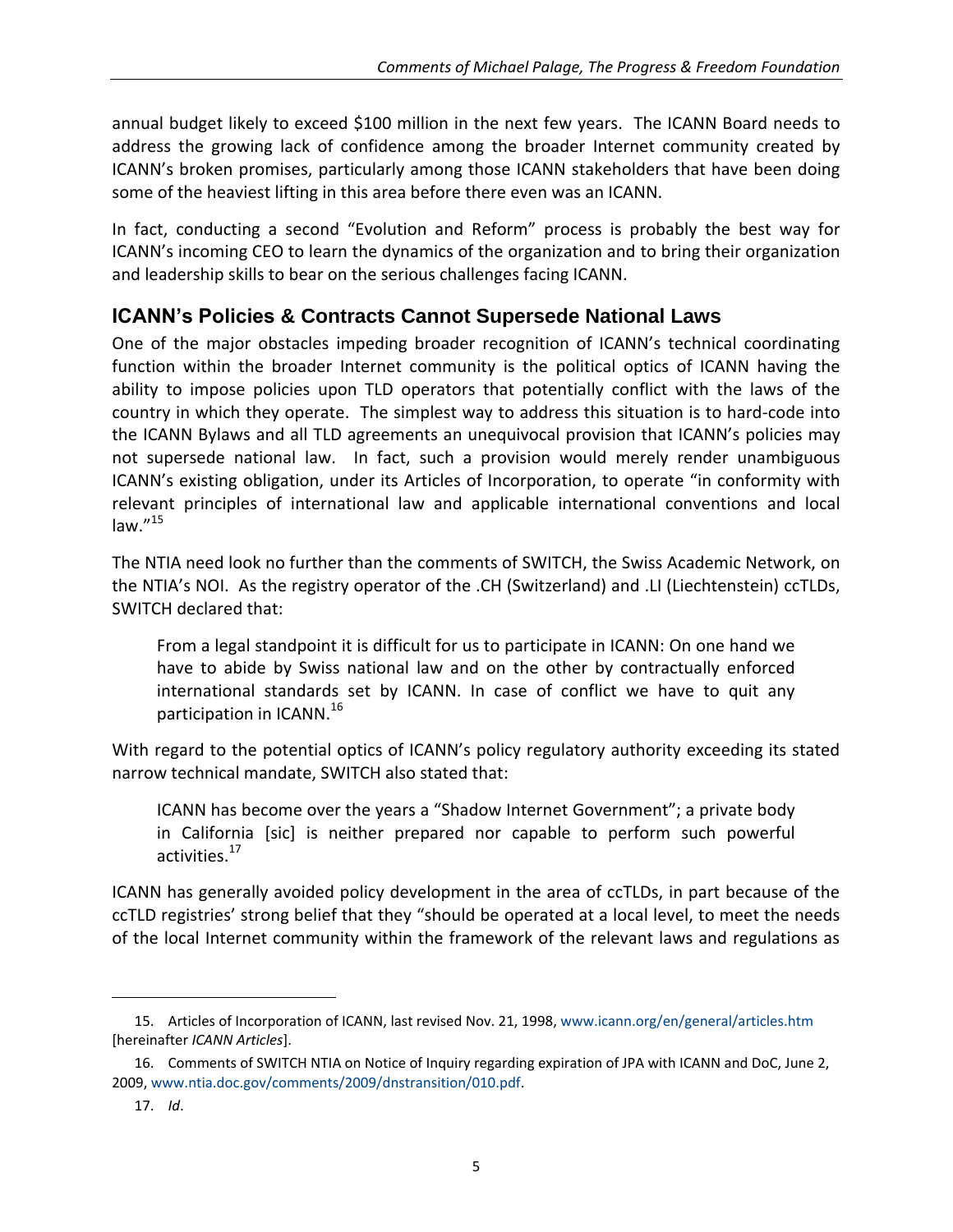imposed by the [local] Authorities."<sup>18</sup> However, ICANN has been inconsistent in its approach to making policies for gTLDs policies and the possibility that such policies might conflict with the national laws and regulations that govern gTLD registries, as illustrated by the following examples.

### **A. TELNIC & .TEL**

 $\overline{a}$ 

The first involves TELNIC, the registry operator of the .TEL TLD, which sought to modify its existing WHOIS contractual obligations to comply with UK law. This request was submitted to ICANN by TELNIC after consultation with the Information Commissioner's Office (ICO), which oversees and enforces the European Union's Data Protection Directive in the UK. TELNIC utilized the Registry Services Evaluation Process<sup>19</sup> (aka the Funnel) to request a modification of its contractual requirements by offering a proposed new registry service to address the concerns of the ICO to bring it into compliance with UK national law. This initial request was filed in April of 2007, however, this final contractual approval was not granted by the ICANN Board until December 2007.

The awkward and potentially illegal situation of TELNIC operating in potential violation of UK national law, while ICANN pondered an amendment to its registry contract for approximately eight months, was somewhat mitigated by the fact that TELNIC was then not yet operational. But the "ad hoc behavior"<sup>20</sup> that ICANN demonstrated in this affair could have potentially had a much greater impact on an operational registry seeking to operate in compliance with relevant national law.

## **B. The Universal Postal Union & .POST**

Perhaps more troubling is the ICANN Board's position with regard to the negotiations between ICANN and the Universal Postal Union (UPU) in connection with the .POST TLD.<sup>21</sup> The UPU was one of only two applicants in the 2004 sponsored TLD application round in which all three evaluation panels initially approved the UPU's application. Notwithstanding this fact, the UPU and ICANN have, in the subsequent *five years*, been unable to mutually agree to a registry agreement that will permit the .POST TLD to be added to the Root. Recognizing some of the unique situations that were attendant to the UPU's status as an Intergovernmental

<sup>18.</sup> Exchange of letters between the Istituto di Informatica e Telematica of CNR (IIT-CNR) and ICANN, [www.icann.org/en/cctlds/it/it-icann-letters-31oct07.pdf.](http://www.icann.org/en/cctlds/it/it-icann-letters-31oct07.pdf)

<sup>19.</sup> See Registry Services Evaluation Process[, www.icann.org/en/registries/rsep/.](http://www.icann.org/en/registries/rsep/)

<sup>20.</sup> In the ICANN Board minutes for 18 Dec 2007, ICANN Board director Susan Crawford described ICANN's actions in connection with this registry request as "ad hoc behavior." Several other directors voiced their concerns as well with regard to the fairness of the process, prompting ICANN CEO to ask the specific question as to "what element of the process were noted as allegedly unfair." *See* Minutes for the Special Meeting of the ICANN Board of Directors, Dec. 18, 2007[, www.icann.org/en/minutes/minutes-18dec07.htm.](http://www.icann.org/en/minutes/minutes-18dec07.htm)

<sup>21.</sup> In the spirit of openness and transparency, the author has previously served as a consultant to the UPU in connection with its efforts to conclude an agreement with ICANN. The author's comments and opinion are in a purely personal capacity and should not be attributed in any fashion to the UPU. Finally, any statements made in connection with the .POST contractual negotiations are based upon documents and statements in the public domain.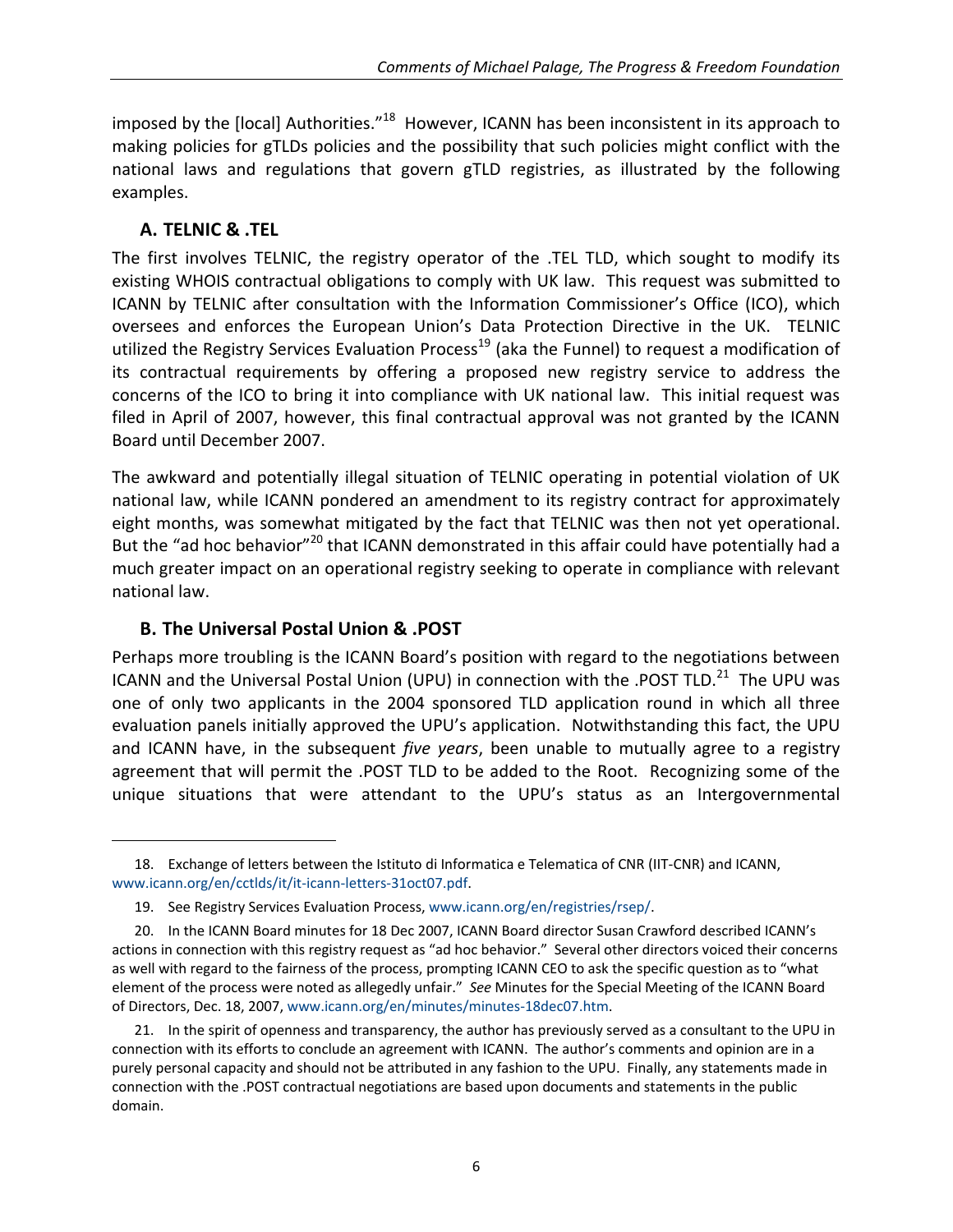Governmental Organization (IGO), the UPU submitted a detailed memorandum to the ICANN community in September of 2007.<sup>22</sup>

One of the key issues that the UPU raised in this communication was the need for a consensus policy safe harbor provision. Specifically, "neither the UPU nor its member countries could be placed in a situation where a potential ICANN policy might conflict with the UPU Acts, UPU Regulations or other UPU policies applicable to the postal sector."<sup>23</sup> This safe harbor provision was neither new nor revolutionary. In fact, the UPU specifically cited to a similar safe harbor provision that was included in the .EU registry agreement, which had previously been agreed to by the ICANN Board and which read, in relevant part:

The Registry may not comply with that specification or policy if it can demonstrate that it is in conflict with the law of the Governmental Authority or the Governmental Communication.<sup>24</sup>

However, the ICANN Board does not appear to have publicly addressed this issue until its July 31, 2008 Board meeting, during which no formal resolution was passed, but the published minutes of which reflect the following text, which appears to reject the UPU's request:

The Chair asked if there was anything the Board could do to help. The Chair also noted the sense of the Board that all registries must continue to be bound to consensus policy. Kurt noted that the sense of the Board that gTLD registries must comply with consensus policies as a cornerstone to ICANN's mission has been helpful in negotiations….

The Chair closed with a comment that instructions from the Board on consensus policy compliance has been clear, and that staff should come back to the Board if it needs more help or if there is progress to report.<sup>25</sup>

This misrepresents ICANN's guiding documents in two respects. First, the statement that all gTLD registries must comply with consensus policies is not entirely accurate, as gTLDs such as .MIL, .GOV, .INT, and .EDU are not required to comply with consensus policy.<sup>26</sup> Second, the ICANN Board's apparent refusal to address the limitations imposed upon the UPU as a result of

 $\overline{a}$ 

25. Minutes of the Special Meeting of the ICANN Board of Directors, July 31, 2008, [www.icann.org/en/minutes/minutes-31jul08.htm.](http://www.icann.org/en/minutes/minutes-31jul08.htm)

<sup>22.</sup> See .POST Sponsorship Agreement - Information Document, Sept. 5, 2007, [www.icann.org/correspondence/donohoe-to-pritz-05sep07.pdf.](http://www.icann.org/correspondence/donohoe-to-pritz-05sep07.pdf)

<sup>23.</sup> *Id*. at 11 (or PDF page 13).

<sup>24.</sup> .EU ccTLD Registry Agreement [, www.icann.org/en/cctlds/eu/eu-icann-ra-23jun05.pdf.](http://www.icann.org/en/cctlds/eu/eu-icann-ra-23jun05.pdf)

<sup>26.</sup> According to the ICANN website [\(www.icann.org/en/registries/about.htm\)](http://www.icann.org/en/registries/about.htm) a list of gTLDs is available at this UR[L www.iana.org/domains/root/db/,](http://www.iana.org/domains/root/db/) however, this URL appears to include a list of all TLDs appearing in the root zone. This archival copy of the IANA website at archive.org more easily shows the identification by IANA of .MIL, .GOV, .EDU and .INT as gTLDs, *see* IANA | Generic Top-Level Domains, [web.archive.org/web/20071027110209/www.iana.org/gtld/gtld.htm.](http://web.archive.org/web/20071027110209/www.iana.org/gtld/gtld.htm)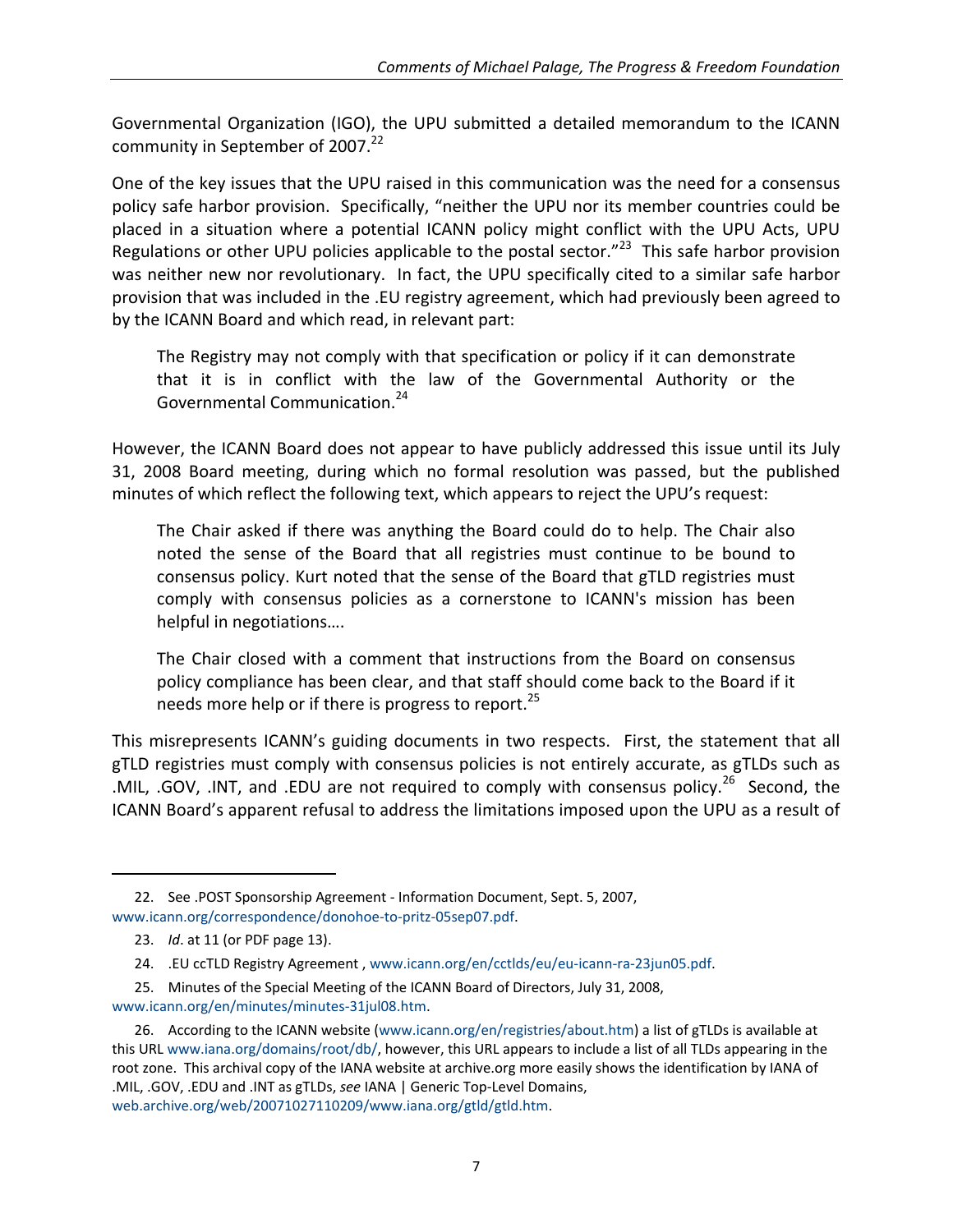its treaty obligations to 191 member countries is inconsistent with Article 4 of ICANN's Articles of Incorporation, which states that:

[ICANN] shall operate for the benefit of the Internet community as a whole, carrying out its activities **in conformity with relevant principles of international law and applicable international conventions and local law** and, to the extent appropriate and consistent with these Articles and its Bylaws, through open and transparent processes that enable competition and open entry in Internet-related markets. To this effect, [ICANN] **shall cooperate as appropriate with relevant international organizations**. 27

The net result of the ICANN Board's apparent failure to grant the UPU (the proposed sponsor of the .POST TLD) a safe harbor provision modeled after the one incorporated into the .EU agreement, is to deny the UPU, its 191 members countries, and their Designated Operators the ability to fully carry out their respective postal service obligations set forth in the Postal Treaty. This is particularly troubling given the recognition in the WSIS outcome document of the postal sectors role as a "key actor in the Information Society."<sup>28</sup>

Perhaps even more telling of ICANN's ability to say one thing and do another is contained in its recently released document *Improving Institutional Confidence: The Way Forward,* in which ICANN states that:

The Board should consider the exploration of how the practice of issuing a formal and detailed response to GAC communiques can be done in a timely way.<sup>29</sup>

What is sadly ironic about this statement is that it appears that ICANN has failed to respond to two 2009 inquiries from Edouard Dayan, Director General of the UPU International Bureau, in connection with the .POST negotiations,<sup>30</sup> and to the GAC Mexico City Communiqué, which stated:

Experience from the 2003 round of new gTLDs leads the GAC to propose that, in specific cases, when the applicant is an intergovernmental organization bound by treaty obligations, the relevant adjustments should be made to standard ICANN contractual provisions in order to ensure that public international law is fully respected by ICANN contractual arrangements and policies.

<sup>27.</sup> *ICANN Articles*, *supra note* [15](#page-4-0) (emphasis added).

<sup>28.</sup> UPU and .POST negotiations, Mar. 30, 2007, [www.icann.org/correspondence/dayan-to-twomey-](http://www.icann.org/correspondence/dayan-to-twomey-30mar07.pdf)[30mar07.pdf.](http://www.icann.org/correspondence/dayan-to-twomey-30mar07.pdf)

<sup>29.</sup> [http://www.icann.org/en/jpa/iic/iic-the-way-forward-31may09-en.pdf.](http://www.icann.org/en/jpa/iic/iic-the-way-forward-31may09-en.pdf)

<sup>30.</sup> Dayan to Dengate-Thrush, Feb. 11 2009, [www.icann.org/correspondence/dayan-to-dengate-thrush-](http://www.icann.org/correspondence/dayan-to-dengate-thrush-11feb09-en.pdf)[11feb09-en.pdf;](http://www.icann.org/correspondence/dayan-to-dengate-thrush-11feb09-en.pdf) Dayan to Dengate-Thrush, April 8, 2009, [www.icann.org/correspondence/dayan-to-dengate](http://www.icann.org/correspondence/dayan-to-dengate-thrush-08apr09.pdf)[thrush-08apr09.pdf.](http://www.icann.org/correspondence/dayan-to-dengate-thrush-08apr09.pdf)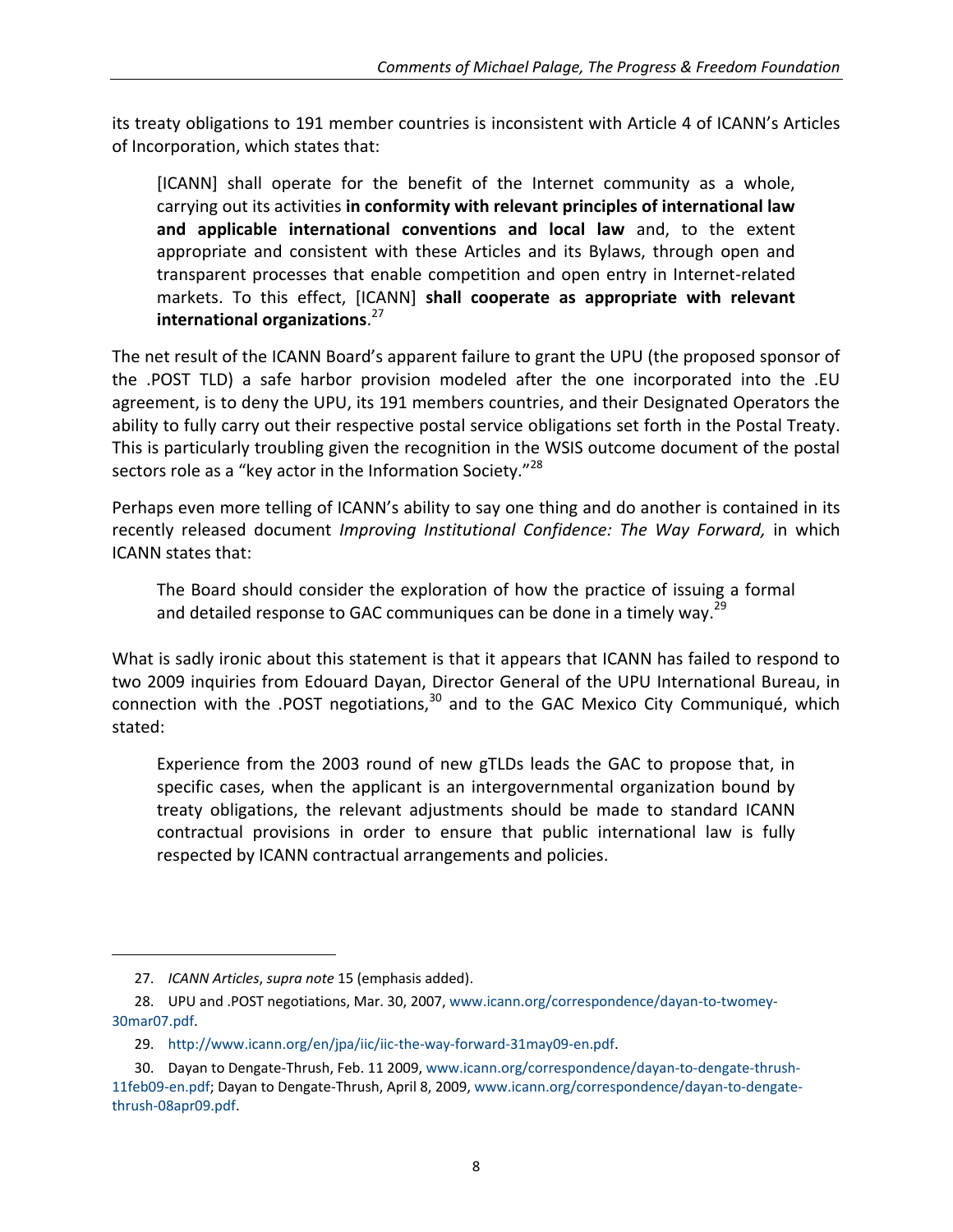In this regard, the GAC noted with concern the extended delay in the completion of contract negotiations with the Universal Postal Union for the .post sTLD, and urges ICANN to quickly conclude negotiations in line with the above principles. $31$ 

In the case of .POST, ICANN's inaction speaks louder than its words.

### **C. Accountability Mechanisms Needed**

Given ICANN's unique role as the apparent exclusive body to make requests to the USG for including new TLDs into the root (a critical Internet infrastructure component) the broader Internet community needs to be asking questions about suitable accountability mechanisms when the actions/inaction of ICANN prevent an IGO from fulfilling its obligations to its member countries. While this debate may be carried out in various international fora, in order to prevent such an impasse from occurring in the future, ICANN ought to hard-code into its proposed gTLD registry agreement<sup>32</sup> a specific recognition that any party to an agreement with ICANN is provided a policy safe harbor provision when an ICANN consensus policy conflicts with "international law and applicable international conventions and local law" that are binding on that party.

# **A Technical Coordinating Body,** *Not* **an Infrastructure Operator**

The ICANN bylaws are unwavering in defining ICANN's mission. Article I, Section 1 sets forth in clear and unambiguous language that it is ICANN's mission to:

- "**Coordinate**" the allocation and assignment of unique identifiers;
- "**Coordinate**" the operation and evolution of the DNS root name server system; and
- "**Coordinate**" policy development reasonably and appropriately related to these technical functions.<sup>33</sup>

However, under the auspices of promoting the "security and stability" of the Internet and buttressed by an ever-increasing annual budget, ICANN has exceeded its limited role as a coordinator of these key Internet resources by arrogating to itself a managerial role in the technical operation of these resources.

Dr. Hamadoun Touré, Secretary General of the International Telecommunication Union (ITU), recently reminded the broader Internet community of the need for a global coordinating body to firewall itself from the operation of the infrastructure and assets that it is supposed to be coordinating.<sup>34</sup> But rather than seeking to phase-out its hands-on operation of such key

<sup>31.</sup> GAC Mexico City Communiqué,<http://old.gac.icann.org/web/communiques/gac33com.pdf>

<sup>32.</sup> *See* New gTLD Agreement: Proposed Draft, Oct. 24, 2008, [www.icann.org/en/topics/new-gtlds/draft](http://www.icann.org/en/topics/new-gtlds/draft-agreement-24oct08-en.pdf)[agreement-24oct08-en.pdf](http://www.icann.org/en/topics/new-gtlds/draft-agreement-24oct08-en.pdf)

<sup>33.</sup> *ICANN Bylaws*, *supra* note [4.](#page-1-0)

<sup>34.</sup> Speech at the ICANN regional meeting in Cairo, Egypt, Nov. 6, 2008,

<http://cai.icann.org/files/meetings/cairo2008/toure-speech-06nov08.txt> ("ITU is not doing any operational issues."; "They also charge us with facilitating on key issues of interest to our members, such as IDN and the global management resources, but not at operational level."; "There is one clear limitation for ITU. We don't do operational matters. No.").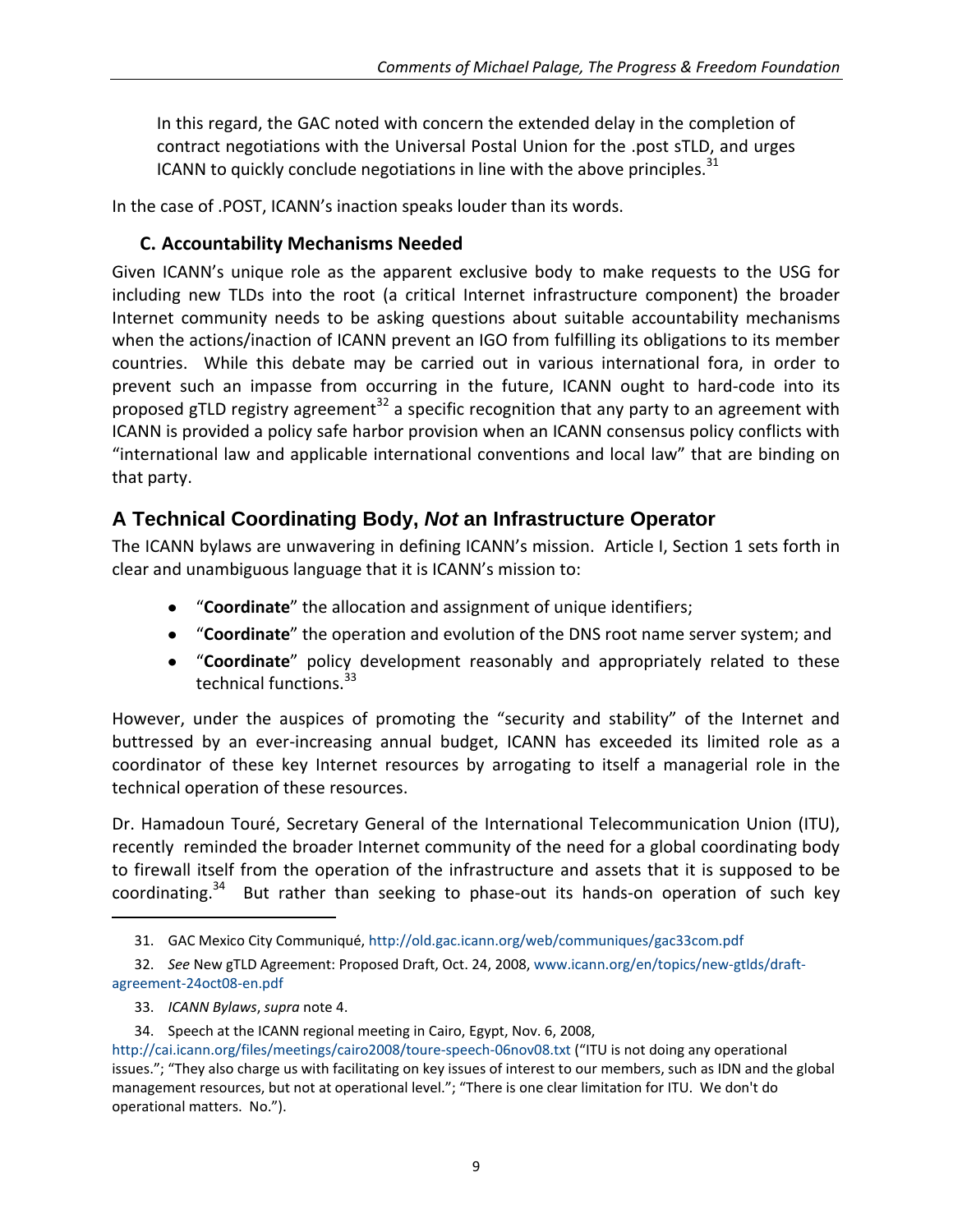Internet infrastructure such as the .INT and .ARPA registries and the Root L server, ICANN recently proposed to substantially expand its operational role by signing the root zone.<sup>35</sup> Fortunately it appears that ICANN has back off from this "power grab" and is now looking to work in collaboration with the USG and VeriSign on the goal of an operationally Signed Root Zone as soon as feasible in 2009.<sup>36</sup>

ICANN's hands-on technical operation of these critical Internet resources is not only inconsistent with its declared mission as a global "coordinating" body, but appears in some cases to be on its face a clear violation of the ICANN Bylaws. Specifically, ICANN currently serves as the Registry Operator of the .INT and .ARPA gTLDs as part of the IANA contract. But Article II, Section 2 of the ICANN Bylaws state that "ICANN shall not act as a Domain Name System Registry or Registrar or Internet Protocol Address Registry in competition with entities affected by the policies of ICANN."

Even more troubling is the authority under which ICANN/IANA operate the Root L server. As evidenced by an email communication between former ICANN Board member Karl Auerbach and Brendon Johnson, Contracting Officer from the Department of Commerce, the operation of the Root L server does not appear to be part of the IANA contract.<sup>37</sup> In the absence of any clear authority requiring ICANN/IANA to operate the Root L server, ICANN should follow the basic precepts of proper corporate governance and not undertake a responsibility not within its charter. ICANN should instead focus its resources on finding a suitable, technically qualified trustee to operate the Root L server. Ideally, this trustee would add to the current geographic diversity of these key Internet resources.

While the broader Internet community appreciates the many operational and coordinating roles that ICANN served during its formative years, the time has now come for ICANN, maturing into a global coordinating body, to give up hands-on technical operation of these key Internet resources and instead focus on its coordinating responsibilities. ICANN's current Bylaws require nothing less. This bifurcation of responsibilities is not only prudent from a governance standpoint, but would also remove the conflict of interest created when ICANN seeks to coordinate the actions of both others and itself in connection with the operation of these critical Internet resources.

# **Restructuring ICANN's Supporting Organizations**

One of the problems with ICANN's current approach of re-evaluating each organization within the ICANN structure on a periodic rotating basis is that it does not provide an opportunity for a holistic review of the organization as a whole. Instead, the current approach only reinforces ICANN's current organizational silos, and does not provide for a clean slate review of the entire

<sup>35.</sup> *See* ICANN Proposal to DNSSEC-Sign the Root Zone, Sept. 15, 2008,

[www.icann.org/en/announcements/dnssec-proposal-09oct08-en.pdf.](http://www.icann.org/en/announcements/dnssec-proposal-09oct08-en.pdf) ICANN and VeriSign have jointly proposed to sign the root zone. See also Press Release, ICANN, *Proposal To Sign the Root Zone Made Public*, Oct. 9, 2008, [www.icann.org/en/announcements/announcement-2-09oct08-en.htm.](http://www.icann.org/en/announcements/announcement-2-09oct08-en.htm)

<sup>36.</sup> *See* <http://www.icann.org/en/announcements/announcement-2-03jun09-en.htm>

<sup>37.</sup> *See* L Root Server and IANA RFI, Mar. 6, 2006, [www.cavebear.com/cbblog-archives/000237.html.](http://www.cavebear.com/cbblog-archives/000237.html)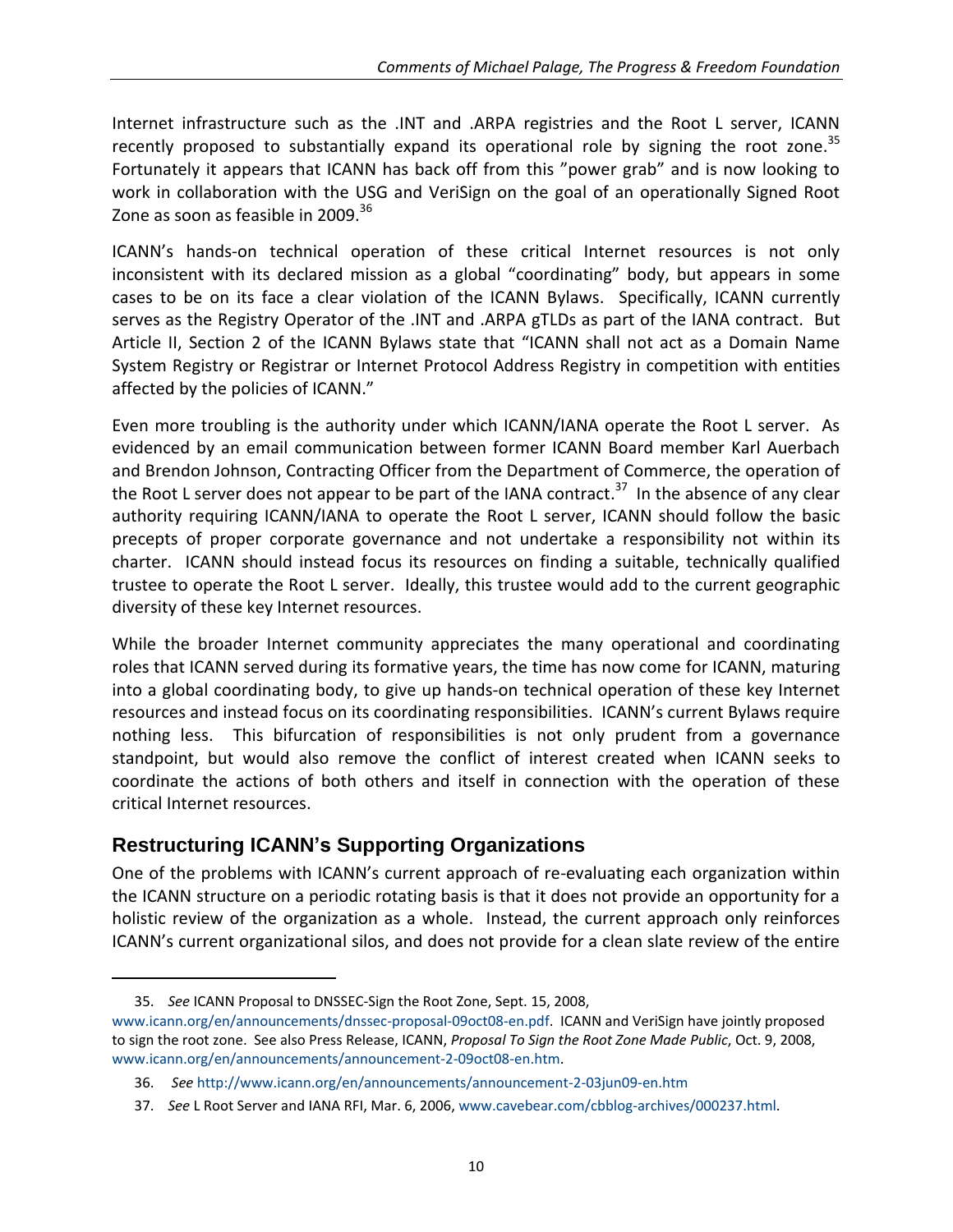organization to see if certain silos need to be added or removed. For example, ICANN's first evolution and reform process eliminated the Protocol Supporting Organization (PSO) and added the Country Code Name Supporting Organization (ccNSO).

If ICANN were to finally conduct a long-overdue second evolution and reform process, it would realize that the current delineation between the Generic Name Supporting Organization and the Country Code Supporting Organization no longer scales. Instead, ICANN needs to develop a Supporting Organization hierarchical structure where the delineation is based upon the nature of the contracting party itself: private (for profit/not-for-profit/cooperative) versus public (governmental/intergovernmental).

## **A. Public TLD-Supporting Organization**

To quell the fears of some of the larger private ccTLD operators (*e.g.*, Nominet, DENIC), all existing and future IDN/ASCII ccTLDs would reside within the "Public" house. This delineation is based upon the fact that ICANN's Government Advisory Committee (GAC) has recognized in its Operating Principles that:

Country code top level domains are operated in trust by the Registry for the public interest, including the interest of the Internet community, **on behalf of the relevant public authorities including governments, who ultimately have public policy**  authority over their ccTLDs, consistent with universal connectivity of the Internet.<sup>38</sup>

The following excerpts from the GAC Principles & Guidelines for ccTLDs further recognize and reinforce this logical delineation:<sup>39</sup>

1.2. The main principle is the principle of subsidiarity. ccTLD policy should be set locally, unless it can be shown that the issue has global impact and needs to be resolved in an international framework. Most of the ccTLD policy issues are local in nature and should therefore be addressed by the local Internet Community, according to national law.

\* \* \*

1.6. It is recalled that the Governmental Advisory Committee (GAC) to ICANN has previously adopted the general principle that the Internet naming system is a public resource in the sense that its functions must be administered in the public or common interest. The WSIS Declaration of December 2003 states that "*policy authority for Internet-related public policy issues is the sovereign right of States. They have rights and responsibilities for international Internet-related public policy issues.*" This is in the context that, "*Governments, as well as private sector, civil society and the United Nations and other international organizations have an important role and responsibility in the development of the Information Society and,* 

<sup>38.</sup> [www.gac.icann.org/index.php?name=Imp\\_doc](http://www.gac.icann.org/index.php?name=Imp_doc) ("Operating Principles") (emphasis added).

<sup>39.</sup> [www.gac.icann.org/index.php?name=Imp\\_doc](http://www.gac.icann.org/index.php?name=Imp_doc) ("Principles & Guidelines for ccTLDs").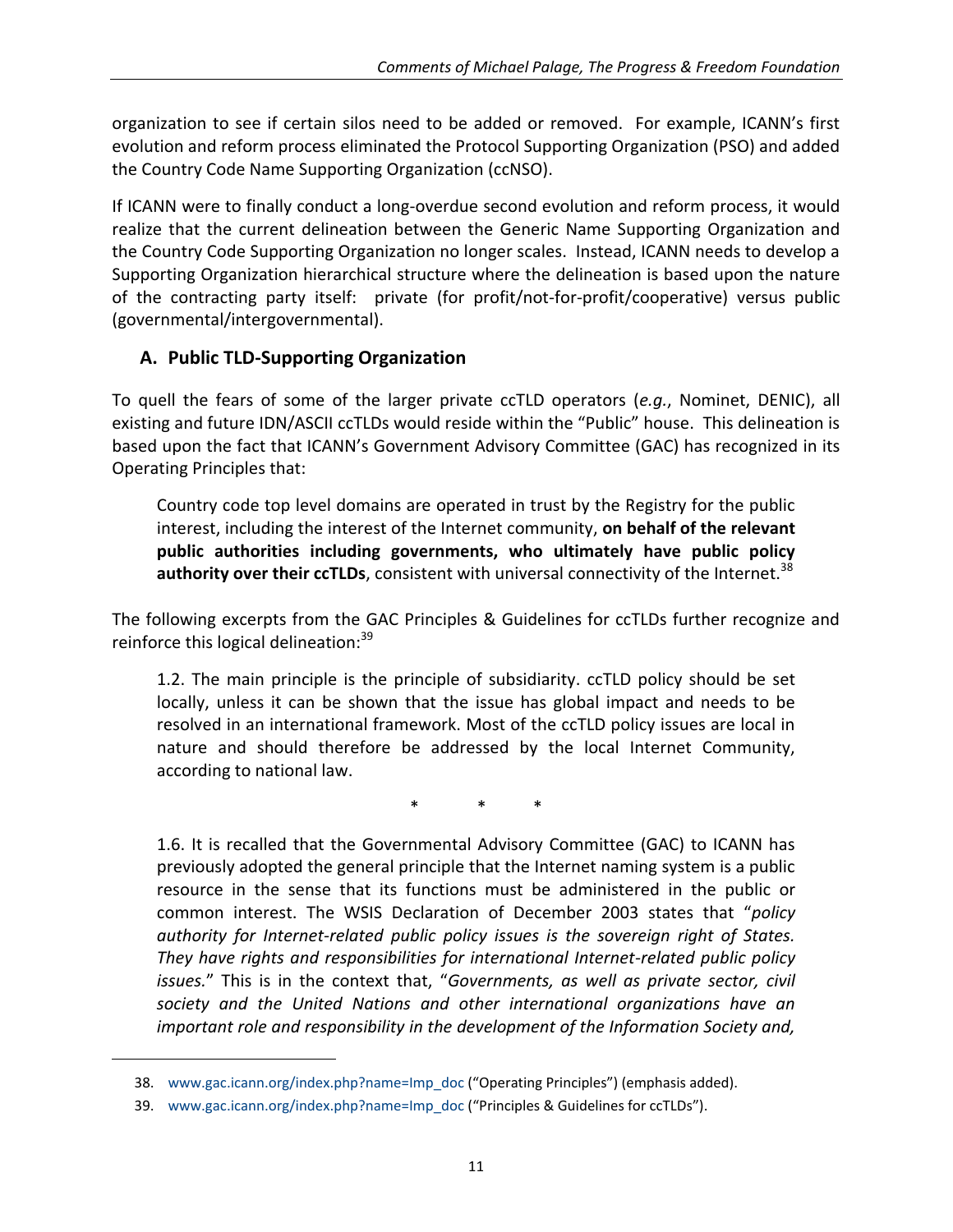*as appropriate, in decision-making processes. Building a people-centred Information Society is a joint effort which requires cooperation and partnership among all stakeholders.*"

1.7. It is recalled that the WSIS Plan of action of December 2003 invites "*Governments to manage or supervise, as appropriate, their respective country code top-level domain name*". Any such involvement should be based on appropriate national laws and policies. It is recommended that governments should work with their local Internet community in deciding on how to work with the ccTLD Registry.

\* \* \*

#### **4.1 Principles**

 $\overline{a}$ 

4.1.1. Ultimate public policy authority over the relevant ccTLD rests with the relevant government or public authority; how this authority is exercised is determined by applicable law.

4.1.2. Every country or distinct economy with a government or public authority (sic) recognised in accordance with article 3.8 above should be able to ask for its appropriate country code to be represented as a ccTLD in the DNS and to designate the Registry for the ccTLD concerned.

\* \* \*

5.1.2. In performing their functions ccTLD Registries are subject to applicable law.

The Public TLD Supporting Organization proposed herein would encompass not only ccTLDs, but also any TLDs operated by governmental or intergovernmental bodies such as .GOV, .MIL, .EDU, *etc.*, despite their current gTLD designation. Moreover, any future gTLD in which the TLD sponsor/operator is a governmental or intergovernmental body would also qualify for inclusion within this newly proposed Supporting Organization.

While ICANN has historically avoided policy development governing ccTLDs, under a proposed ICANN 3.0 governance structure, it would be hard-coded into ICANN's bylaws or constitution that the organization would be prohibited from imposing policy that would potentially conflict the national law of a TLD operator within the Public TLD Supporting Organization. This approach would be consistent with the following language that ICANN incorporated into the .EU TLD registry agreement:

The Registry may not comply with that specification or policy if it can be demonstrate that it is in conflict with the law of the Governmental Authority or the Governmental Communication.<sup>40</sup>

<sup>40. .</sup>EU ccTLD Registry Agreement, [http://www.icann.org/en/cctlds/eu/eu-icann-ra-23jun05.pdf.](http://www.icann.org/en/cctlds/eu/eu-icann-ra-23jun05.pdf)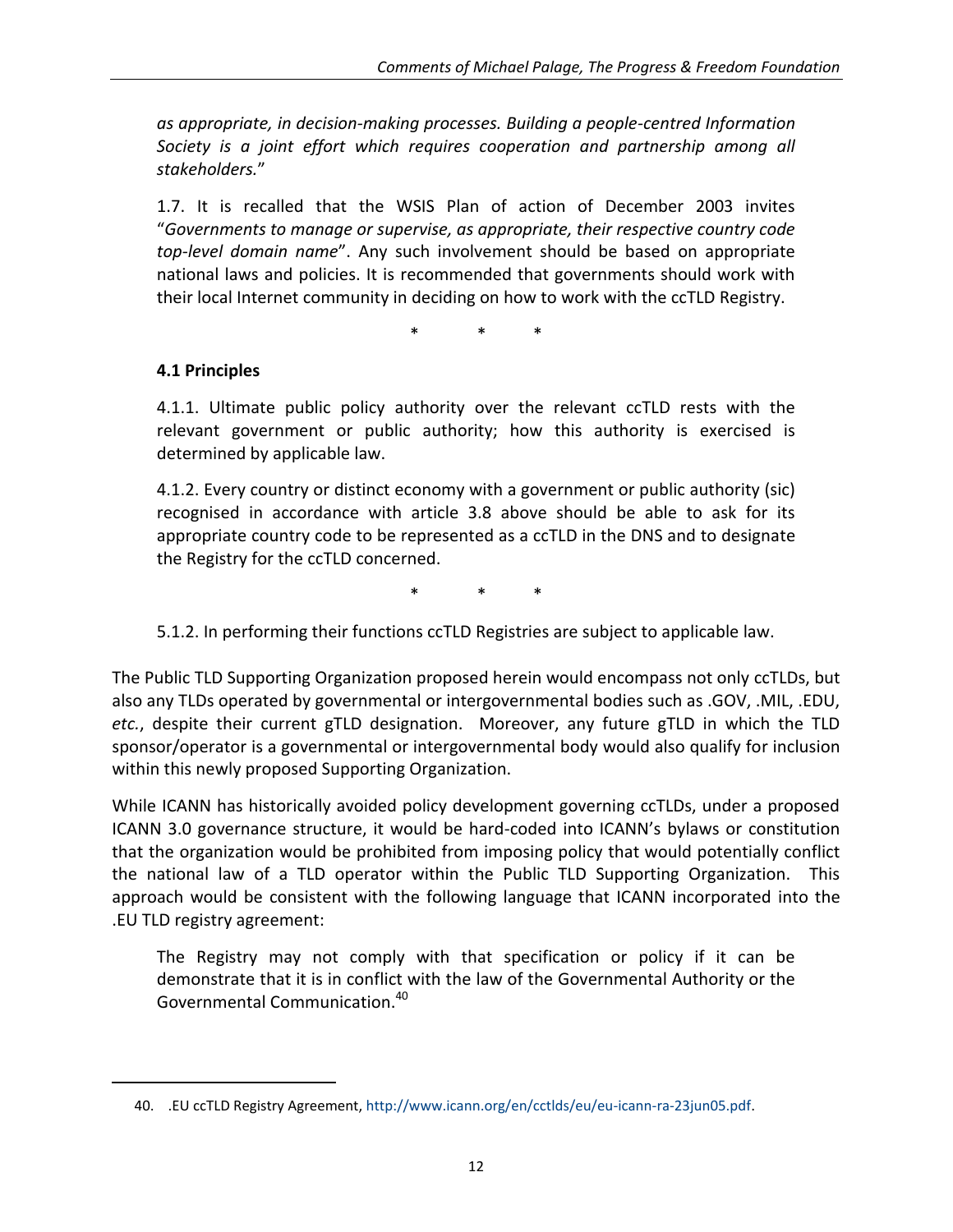This approach would also be consistent with representations made by ICANN staff during the recent implementation process for new gTLDs recognizing that TLDs involving governmental/intergovernmental bodies might require modification to the baseline registry agreement. For example during the new gTLD consultation session in New Delhi India, Kurt Pritz, ICANN's Senior Vice President of Services, stated "[t]here might have to be some variation working with governments or IGOs because of their restrictions in choice of law or something like that."<sup>41</sup>

### **B. Private TLD-Supporting Organization**

All private TLD sponsors/operators would reside within the Private TLD-Supporting Organization with a scope similar to the old DNSO and current GNSO regarding policy formulation. The only exception would be another provision, hard-coded in the ICANN bylaws or constitution, to deal with ICANN policy that potentially conflicts with the national law of a TLD operator. Unlike in the absolute ban on such policy-making in the Public TLD-Supporting Organization, the Private TLD operator would have to notify their GAC representative of the potential or actual conflict with their national laws and then engage in discussion with ICANN to find a suitable resolution. During the pendency of these negotiations, the Private TLD Operator would be exempt from compliance and would not be in violation of its registry agreement.

# **Conclusion: A Necessary Legislative Foundation for ICANN 3.0**

The simplest course of action would be to get all parties to extend the MoU/JPA. But doing so would merely be to "kick the can down the road"—indeed, the same can it has been kicked down for the past ten years. The NTIA and Congress need to cease delaying the difficult decisions that must be made to provide a long term solution to ICANN's Governance and accountability dilemma. While a short-term extension of the MoU/JPA framework may be necessary, Congress should pass legislation that would address the following issues.

### **A. Step 1: Congress Should Request the General Accountability Office to Conduct a Report**

The General Accountability Office (GAO) is the ideal candidate to undertake an analysis of a number of legal issues surrounding ICANN governance and accountability, given its wellestablished reputation for independent analysis and prior experience studying these mattersespecially its detailed 2000 analysis of the early stages of DoC's relationship with ICANN.<sup>42</sup>

In conducting a new study, GAO ought to consider the following issues:

 $\overline{a}$ 

• Since the original 2000 GAO report on ICANN, ICANN's annual budget has skyrocketed to more than \$67 million. That budget is set to grow significantly once ICANN begins accepting applications for new gTLDs on a large scale: Using ICANN's own projections of new gTLD applicants and the minimum fees that will be assessed suggests that ICANN's annual budget will soon exceed \$100 million. As ICANN's

<sup>41.</sup> GNSO Working Group, Jun. 22, 2008, [https://par.icann.org/files/paris/Paris-GNSO-22JUN08am.txt.](https://par.icann.org/files/paris/Paris-GNSO-22JUN08am.txt)

<sup>42.</sup> GAO, *Department of Commerce: Relationship with the Internet Corporation for Assigned Names and Numbers*, July 7, 2000, available a[t http://www.gao.gov/new.items/og00033r.pdf.](http://www.gao.gov/new.items/og00033r.pdf)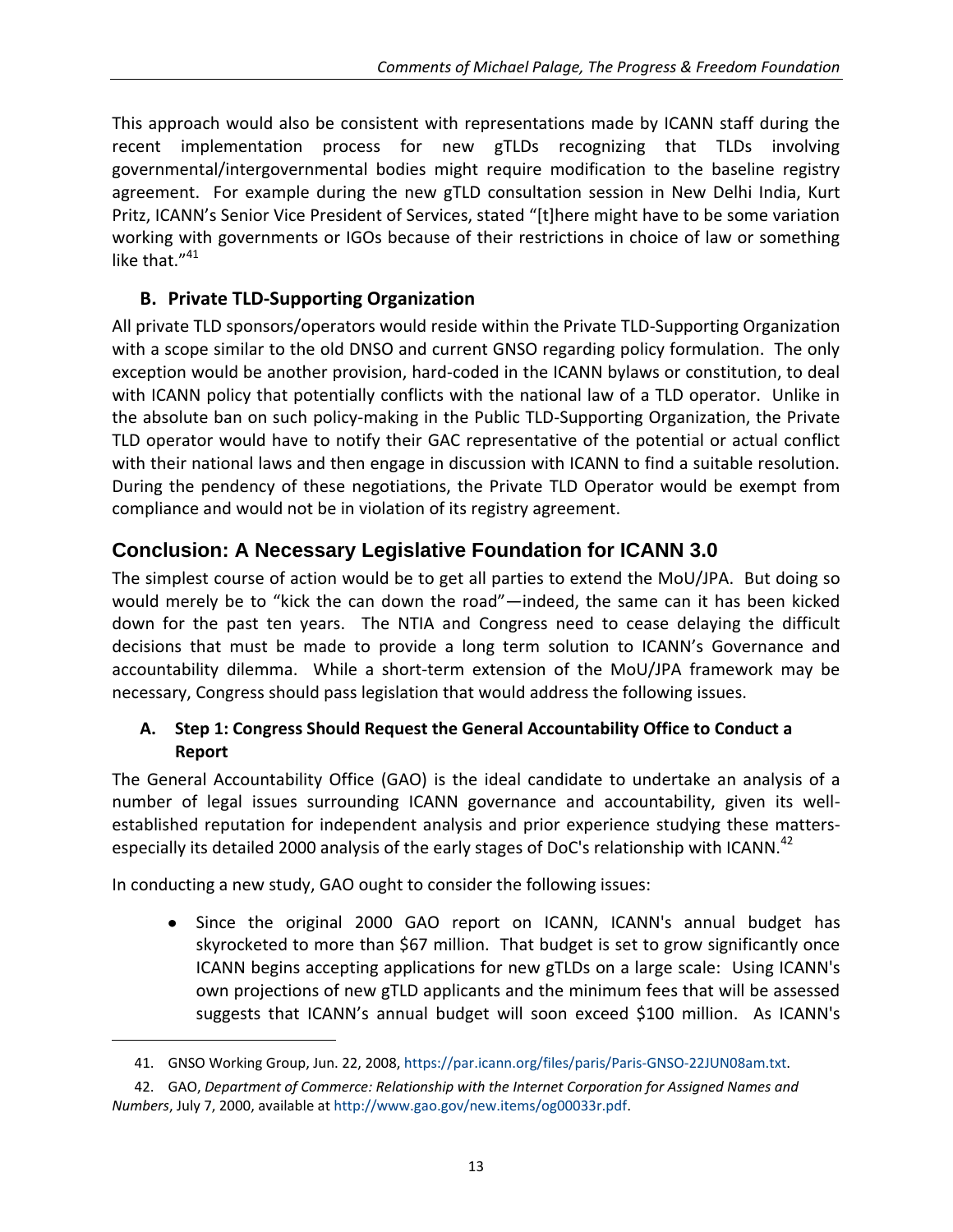budget grows, one must ask: Are these fees-paid by largely gTLD registrants, registrars, and registries-consistent with the GAO's conclusion in its 2000 report that ICANN is limited to recovering only actual costs (because "ICANN is a project partner with the Department under the memorandum of understanding, and it is the Department's policy to allow project partners to recover only actual project  $costs''^{43}$ ?

- If ICANN walked away from the MoU/JPA without the USG formally acknowledging that ICANN had successful fulfilled its obligations under the agreement, would ICANN be able to rely upon its existing contracts with registry operators to continue collecting fees?
- In its 2000 report, the GAO asked whether the DoC "had the authority to transfer control of the authoritative root server to ICANN." The GAO did not definitively answer this question, but concluded that it was "uncertain whether transferring control would involve the transfer of government property to a private entity" thus giving rise to implications involving the Property Clause of the U.S. Constitution, which requires statutory authority for the disposal of government property.<sup>44</sup>
- The GAO investigated, but did not resolve, whether an act of Congress would thus be required to transfer control of the root server to ICANN. But GAO did not undertake the same analysis as to whether the contractual rights associated with the top-level domains themselves constituted "government property" requiring Congressional action for any transfer to ICANN. This may have been because U.S. courts had, at that time, held that domain names were not "property" in general, but simply a contractual right to a service provided by the registration authority. But this potentially changed with the Ninth Circuit's 2003 decision in *Kremen v. Network Solutions* concerning SEX.com. Thus, if the GAO now concludes that ICANN's gTLD contracts with registry operators involve property rights and that statutory authority would be required for the DoC to transfer these rights to ICANN, it is difficult to see how ICANN would be able to enforce these rights if ICANN ended its relationship with the USG as a project partner by walking away from the MoU/JPA—regardless of ICANN's success in removing references to the USG in these contracts and regardless of whether ICANN had fulfilled its obligations under the MoU/JPA.

#### **B. Step 2: Do the GAO's Preliminary Findings Raise any Questions Regarding the Continuity of ICANN Funding?**

The 1998 D.C. District Court case of *Thomas v. Network Solutions, Inc*. <sup>45</sup> should serve as a reminder of the authority that the U.S. judicial system continues to hold in Internet governance matters. The plaintiff obtained an injunction preventing either the National Science Foundation (NSF) or Network Solutions Inc. (NSI) from spending the portion of the domain name

<sup>43.</sup> *Id*. at 4.

<sup>44.</sup> *Id*.; *see also* U.S. Const., Art. IV, § 3, cl. 2.

<sup>45.</sup> *Thomas v. Network Solutions, Inc.,* No. 97-02412 (D.D.C. Feb. 2, 1998) (*aff'd by Thomas v. Network Solutions, Inc*., 176 F.3d 500 (D.C. Cir. 1999)).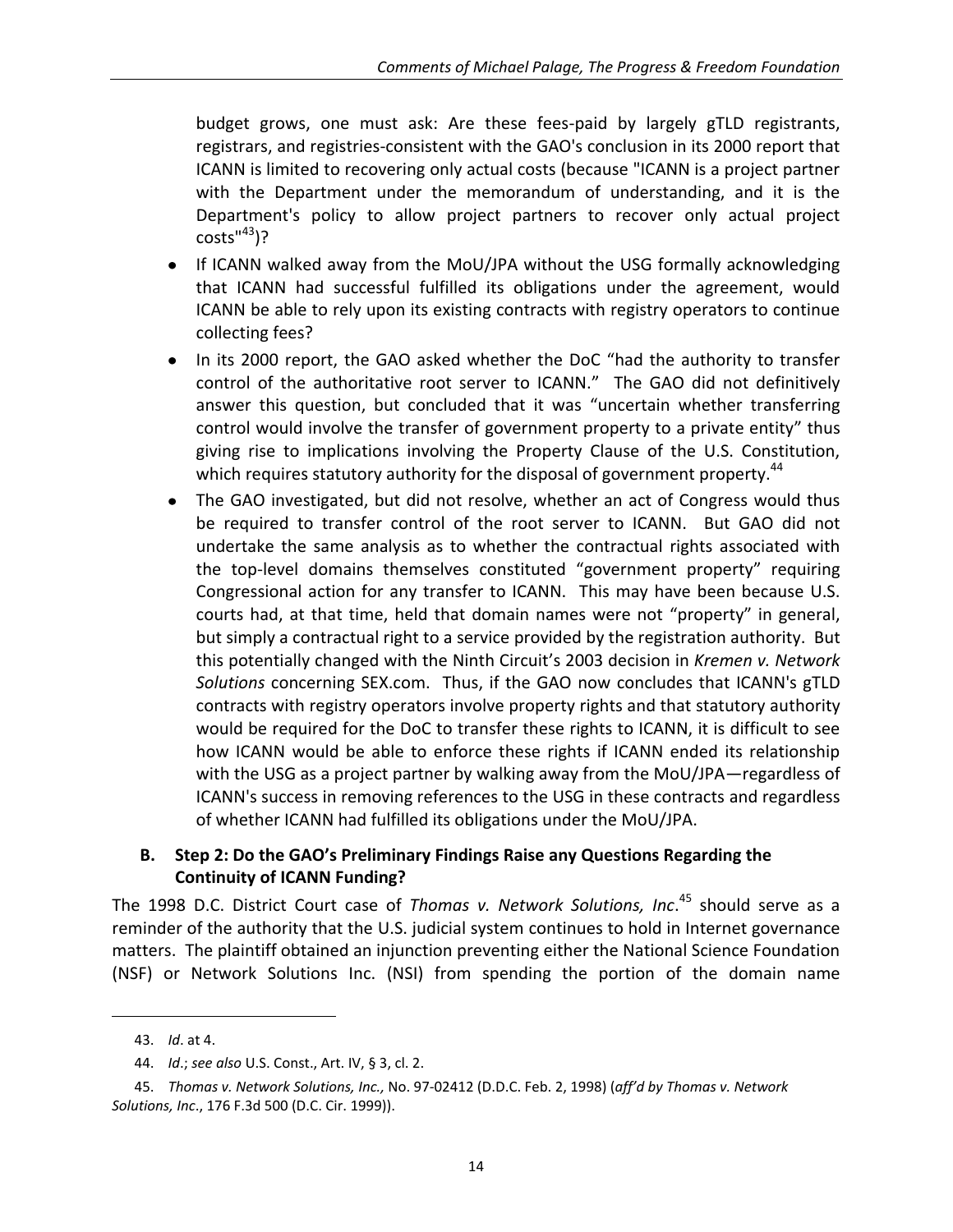registration fees allocated to the Intellectual Infrastructure Fund (Fund).<sup>46</sup> The same District Court later ruled in favor of Plaintiff's motion for summary judgment that the fees collected as part of the Fund constituted a tax that was neither imposed nor ratified by Congress as required by Article I, Section 8 of the U.S. Constitution.<sup>47</sup>

In fact, this case was specifically referenced in the 2000 GAO report's discussion of ICANN's authority to impose fees to cover its costs as a "project partner" of the USG. If ICANN were to unilaterally choose not to enter into an extension of the JPA or some other typical of agreement to maintain its "project partner" status, third parties might challenge the collection and payment of fees to ICANN in the absence of such an agreement. Registration Authorities might have to evaluate whether to continue direct payments to ICANN or to instead place this money in escrow until an appropriate legal decision could be rendered.

If the GAO report were to identify, even preliminarily, any potential legal basis by which a third party could challenge the revenue flow of ICANN, it would be in the best interests of both ICANN and the NTIA either to extend the JPA or to enter into some other type of agreement to provide coverage for ICANN as a project partner per the terms of the 2000 GAO Report pending final resolution of the situation by Congressional action.

### **C. Congress Should Draft Legislation to Address any Specific Legal Issues Indentified in the GAO Report, If Necessary**

While it is premature to propose specific remedies without the benefit of a new GAO report, the 2000 GAO Report did address some relevant issues that will need to be re-analyzed. For example, if the GAO concluded that TLDs themselves constitute property under the Ninth Circuit's test set forth in the *Kremen* (SEX.com) case, Congress would have to pass legislation authorizing the transfer of these "assets" to ICANN to avoid violating the Property Clause of the U.S. Constitution, which requires statutory authority for the disposal of government property. Even if there is a genuine issue of material fact regarding whether a TLD is property, Congress should act proactively to ensure the future security and stability of the Internet.

Should the GAO find that the TLD is, or could constitute, property, Congress would also have to act proactively and promptly by conveying all ccTLDs (both ASCII and IDN) to their respective governments. Failure of the USG to do so in a timely manner would likely cause a significant international incident. On the other hand, prompt Congressional action to formally convey these rights to other governments consistent with the principles set forth in WSIS and GAC documents would be a major positive step toward building a constructive relationship with these governments in the context of the larger Internet Governance discussion.

This legislation would also likely have to amend the IANA contract to ensure that each government had veto authority in connection with any proposed changes to that country's

<sup>46.</sup> The domain name fee at this time was \$100 for a two year registration, with \$70 going toward NSI for the services provided in connection with the registration and maintenance of the domain name, and \$30 went into the Fund for future government use in connection with Internet projects.

<sup>47.</sup> *See Thomas v. Network Solutions, Inc.,* 2 F.Supp.2d 22, 38 (D.D.C.1998).